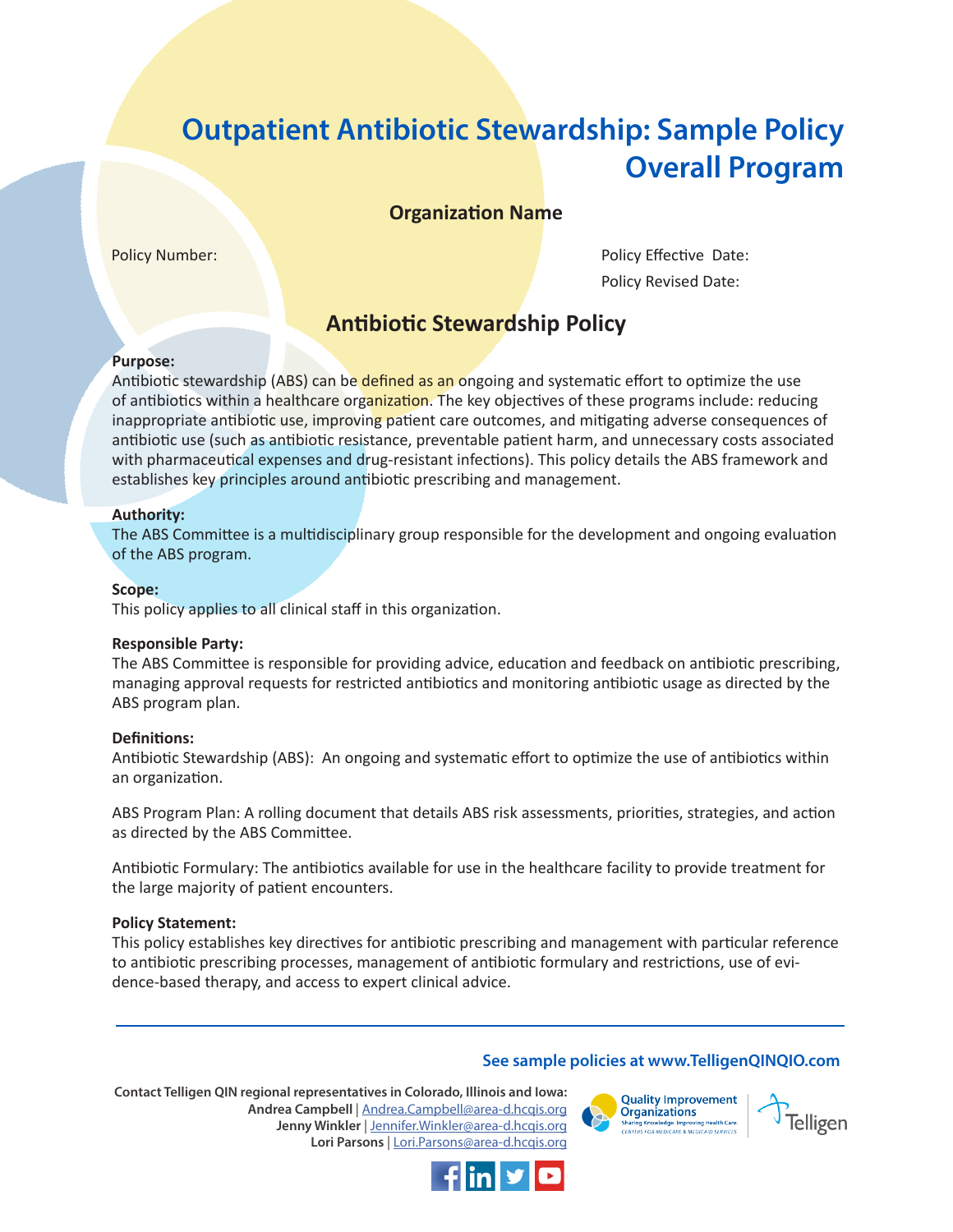# **Outpatient Antibiotic Stewardship: Sample Policy Overall Program**

### **Procedure:** *Principles of Antibiotic Prescribing*

All prescribers within the organization are expected to prescribe antibiotic therapy according to the following key principles:

- Therapeutic decisions regarding the prescription of antibiotics will be based on evidence-based guidelines.
- Decisions take into consideration local antibiograms when they are available.
- When pathogen is known antibiotics are prescribed according to microbiology and susceptibility reports when available.

Prescribed antibiotics will be of the narrowest spectrum possible for achieving the intended effect.

Dosage, route and frequency of prescribed antibiotics will be appropriate for the individual patient, as well as the site and type of infection.

The duration of antibiotic therapy will be defined and/or regularly reviewed (based on evidence-based guidelines and clinical improvement).

If a patient is prescribed antibiotic therapy that is not in concordance with either locally endorsed guidelines or evidence-based guidelines, the prescriber is expected to document his or her clinical reasoning in the patient's notes, chart or electronic medical record.

### *Access to Antibiotic Advice*

Prescribers at facility have access to expert advice on antibiotic prescribing and the management of infectious diseases.

During business hours (Monday-Friday, 8:30 am-5 pm), prescribers should contact the ABS team on pager #12345 or telephone 1234 5678.

After hours, prescribers may contact the on-call infectious disease specialist at telephone 12345678.

# *Local Restrictions on Antibiotic Prescribing*

A list of antibiotic formulary items are available on the organization's website and includes information regarding which antibiotics are routinely (immediately) available on site.

# **See sample policies at www.TelligenQINQIO.com**

**Health Care** 

**Contact Telligen QIN regional representatives in Colorado, Illinois and Iowa: Andrea Campbell** | Andrea.Campbell@area-d.hcqis.org **Jenny Winkler** | [Jennifer.Winkler@area-d.hcqis.org](mailto:Jennifer.Winkler%40area-d.hcqis.org?subject=) **Lori Parsons** | [Lori.Parsons@area-d.hcqis.org](mailto:Lori.Parsons%40area-d.hcqis.org?subject=)